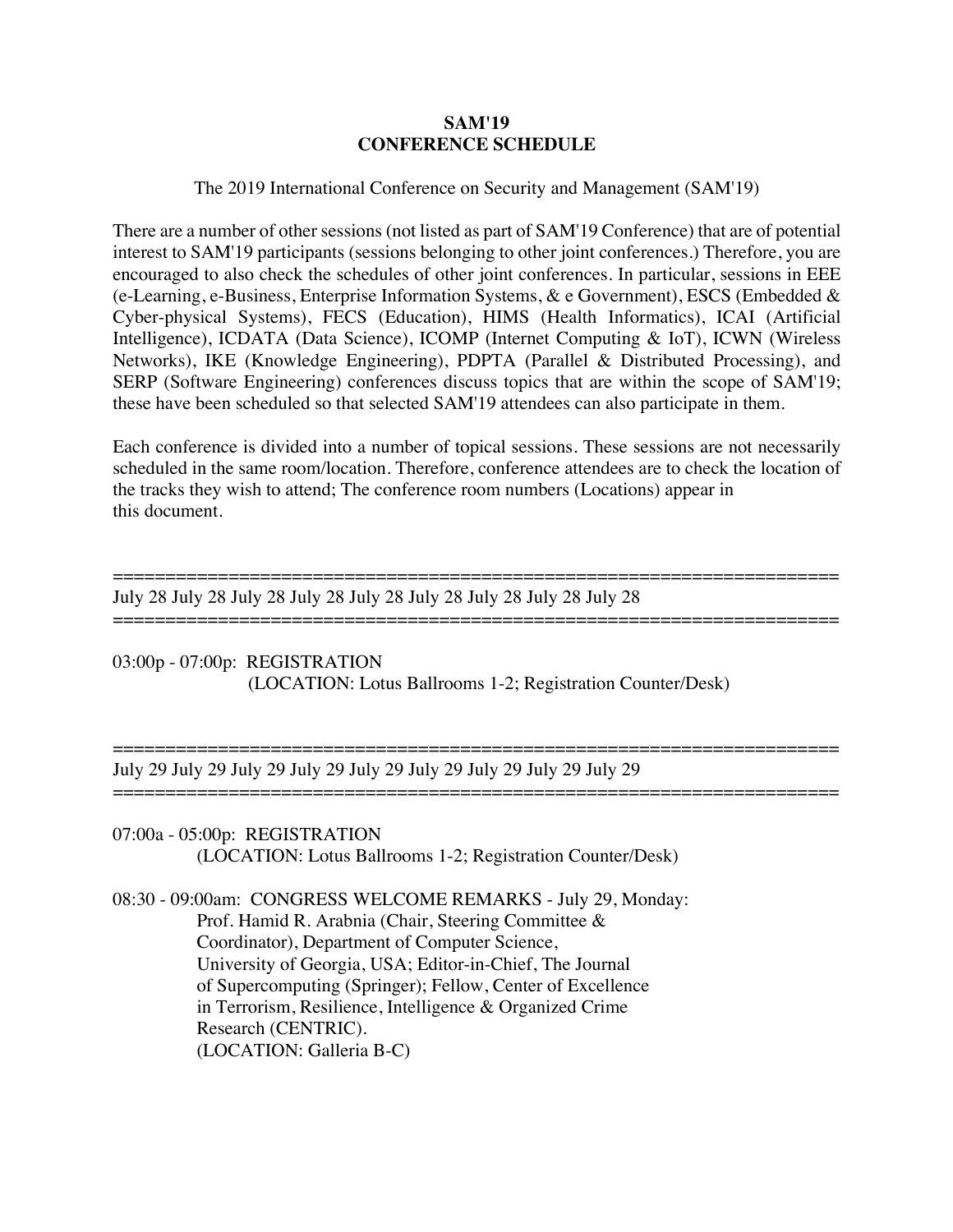09:00 - 10:00am: KEYNOTE LECTURE - Juy 29, Monday: INDUSTRIAL ARTIFICIAL INTELLIGENCE - THE DRIVING FORCE OF MANUFACTURING Prof. Diego Galar Professor of Lulea University of Technology, Sweden; Head of Maintenance & Reliability, Tecnalia, Spain; Coordinator of several H2020 projects in cyber physical systems, Industry 4.0, IoT, & industrial Big Data, Europe. (LOCATION: Galleria B-C)

10:00 - 10:15am: INITIATIVES & PLATFORMS TO ALLEVIATE THE CHALLENGES FACED BY RESEARCHERS & PHD STUDENTS IN AFRICA & MOST DEVELOPING COUNTRIES Nnenna Christine Martin ResearchLink International Inc., North Carolina, USA (LOCATION: Galleria B-C)

10:20 - 10:40am: BREAK

- SESSION 1-SAM: SECURITY MANAGEMENT + SECURITY APPLICATIONS Chair: Professor Shengli Yuan, University of Houston-Downtown, USA July 29, 2019 (Monday); 10:40am - 12:40pm (LOCATION: Galleria A)
- 10:40 11:00am: Towards a Method for Examining the Effects of Cognitive Load on the Performance of Cyber First Responders Craig Speelman, Craig Valli, Oliver Guidetti Edith Cowan University, Australia
- 11:00 11:20am: Survey of Recent Trends in Anti-Phising Methodologies and Phishing Detection Algorithms Beatrice M. Cerda, Shengli Yuan University of Houston - Downtown, Texas, USA
- 11:20 11:40am: Out-of-Band Authentication Using 2-Factor Image Matching Karen Lu, Asad Ali, Benoit Famechon, Najam Siddiqui Gemalto Inc., USA
- 11:40 12:00pm: Shilling Attacks and their Detection Algorithms in Recommender Systems Miriam El Khoury Badran, Wissam Jurdi, Jacques Bou Abdo\* Notre Dame University, Deir El Qamar, Lebanon
- 12:00 12:20pm: Semantic Knowledge Architecture for Cyber Security Carla Sayan, Salim Hariri The University of Arizona, Tucson, Arizona, USA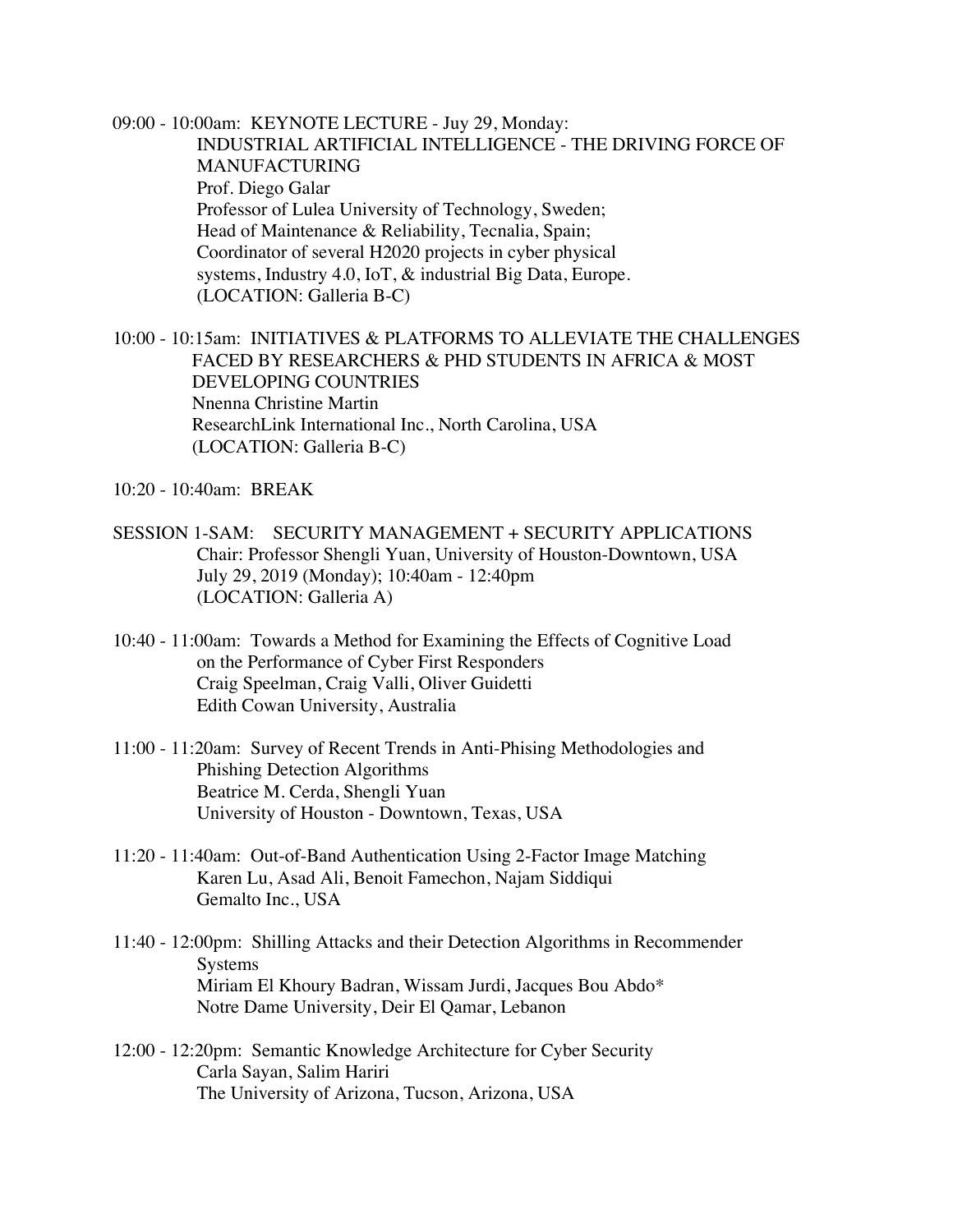12:20 - 12:40pm: Context-Based Blockchain Platform Definition and Analysis Methodology: Results from the Application in the BlockIoT Project Emilio Tissato Nakamura, Sergio Luis Ribeiro\* Fundacao CPqD, Campinas, Brazil

12:40 - 01:20pm: LUNCH (On Your Own)

SESSION 2-SAM: KEYNOTE SPEECH: CYBER SECURITY - PRIVACY: ARE WE ALL lIVING IN GLASS HOUSES? CAN I GET SOME PRIVACY, PLEASE? Keynote Speaker: Professor Levent Ertaul, California State University, East Bay, California, USA July 29, 2019 (Monday); 01:30pm - 03:00pm (LOCATION: Galleria A)

03:00 - 03:40pm: POSTER DISCUSSION SESSION A-SAM July 29, 2019 (Monday) (LOCATION: Lotus Ballrooms 1-2)

> o. A Protocol for Service to Service Authentication using Token Challenge Response Hiresha Kewalramani, Nader Nassar Pace University, New York, USA

o. ...

03:40 - 04:40pm: During this period, SAM'19 attendees are encouraged to participate in sessions belonging to EEE (e-Learning, e-Business, Enterprise Information Systems, & e-Government), FECS (Education), HIMS (Health Informatics), ICAI (Artificial Intelligence), ICOMP (Internet Computing & IoT), ICWN (Wireless Networks), IKE (Knowledge Engineering), IPCV (Computer Vision), PDPTA (Parallel & Distributed Processing), or SERP (Software Engineering) conferences. These sessions discuss topics that may be of interest to SAM'19 attendees.

SESSION 3-SAM: SECURITY EDUCATION

 Chairs: Professor Levent Ertaul, California State University East Bay, California, USA and Dr. Narasimha Rao Vajjhala, American University of Nigeria, Nigeria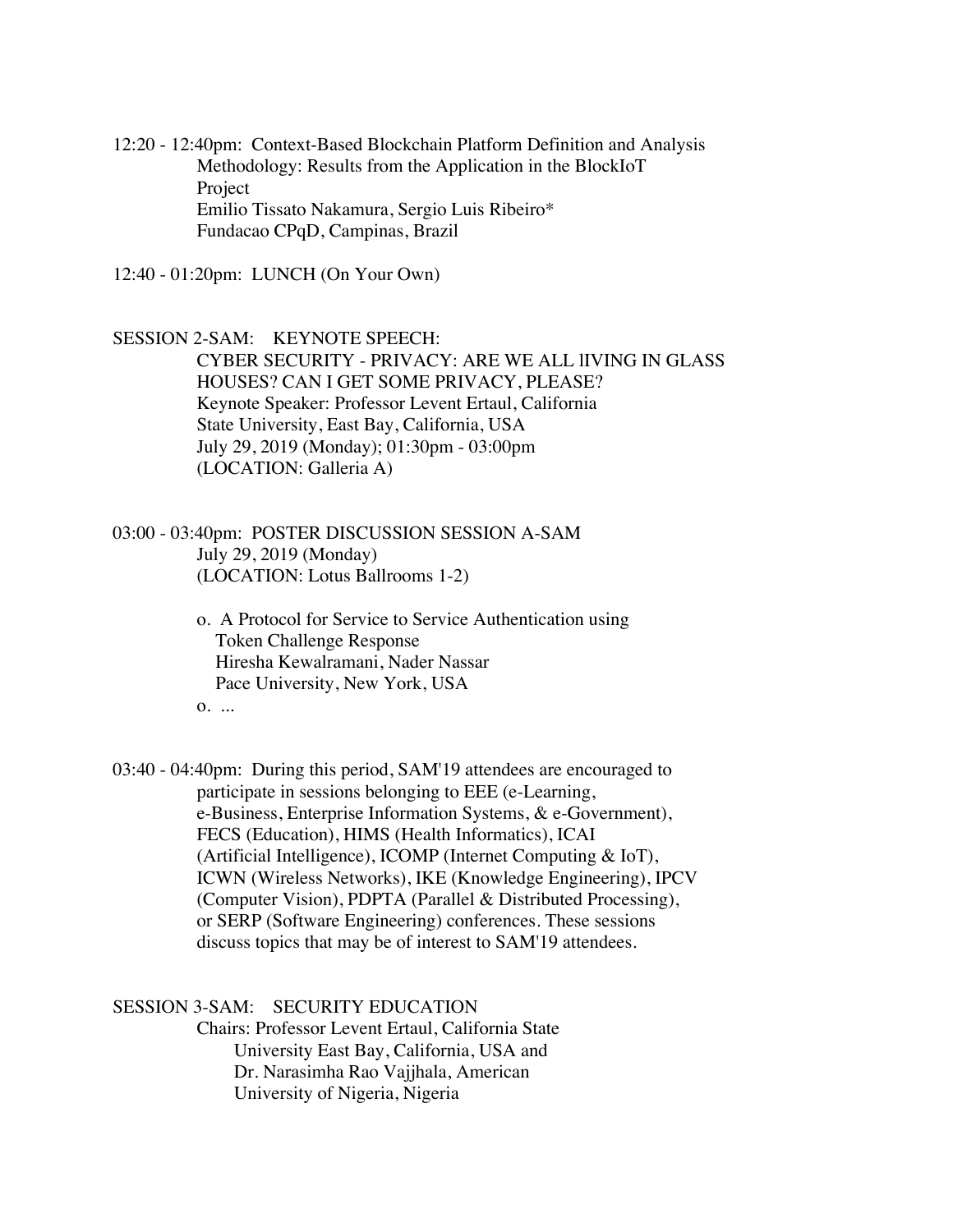July 29, 2019 (Monday); 03:40pm - 06:00pm (LOCATION: Galleria A)

- 03:40 04:00pm: That's How I Feel: A Study of User's Security Mental Model Tahani Albalawi\*, Kambiz Ghazinour, Austin Melton Department of Computer Science, Kent State University, Kent, Ohio, USA
- 04:00 04:20pm: Protecting the Unmanned Aerial Vehicle from Cyberattacks Jesus Nunez, Vincent Tran, Ajay Katangur\* California State University Dominguez Hills, California, USA; Missouri State University, Missouri, USA
- 04:20 04:40pm: Security Lessons from Building a Back-End Service for Data Collection Halmon Lui, Chen-Hsiang Yu Wentworth Institute of Technology, Boston, Massachusetts, USA
- 04:40 05:00pm: Impact of Cyber Security Mechanisms on Employees' Behavior Yasser M. Hausawi Institute of Public Administration, Information Technology Department, Jeddah Branch, Saudi Arabia
- 05:00 05:20pm: Design and FPGA Implementation of One-Time-Key Cipher System DNA Based Hanady H. Issa, Amani Salah Elewa, Nabil Hamdy Shaker, Khaled A. Hehata Arab Academy for Science and Technology, Egypt; Maritime Transport; Misr International University, Egypt
- 05:20 05:40pm: FREE SLOT

05:40 - 06:00pm: FREE SLOT

07:30 - 10:30pm: CONFERENCE RECEPTION DINNER / SOCIAL July 29 - Monday; 07:30pm (LOCATION: Egyptian Ballroom)

July 30 July 30 July 30 July 30 July 30 July 30 July 30 July 30 July 30 =====================================================================

=====================================================================

07:00a - 05:00p: REGISTRATION (LOCATION: Lotus Ballrooms 1-2; Registration Counter/Desk)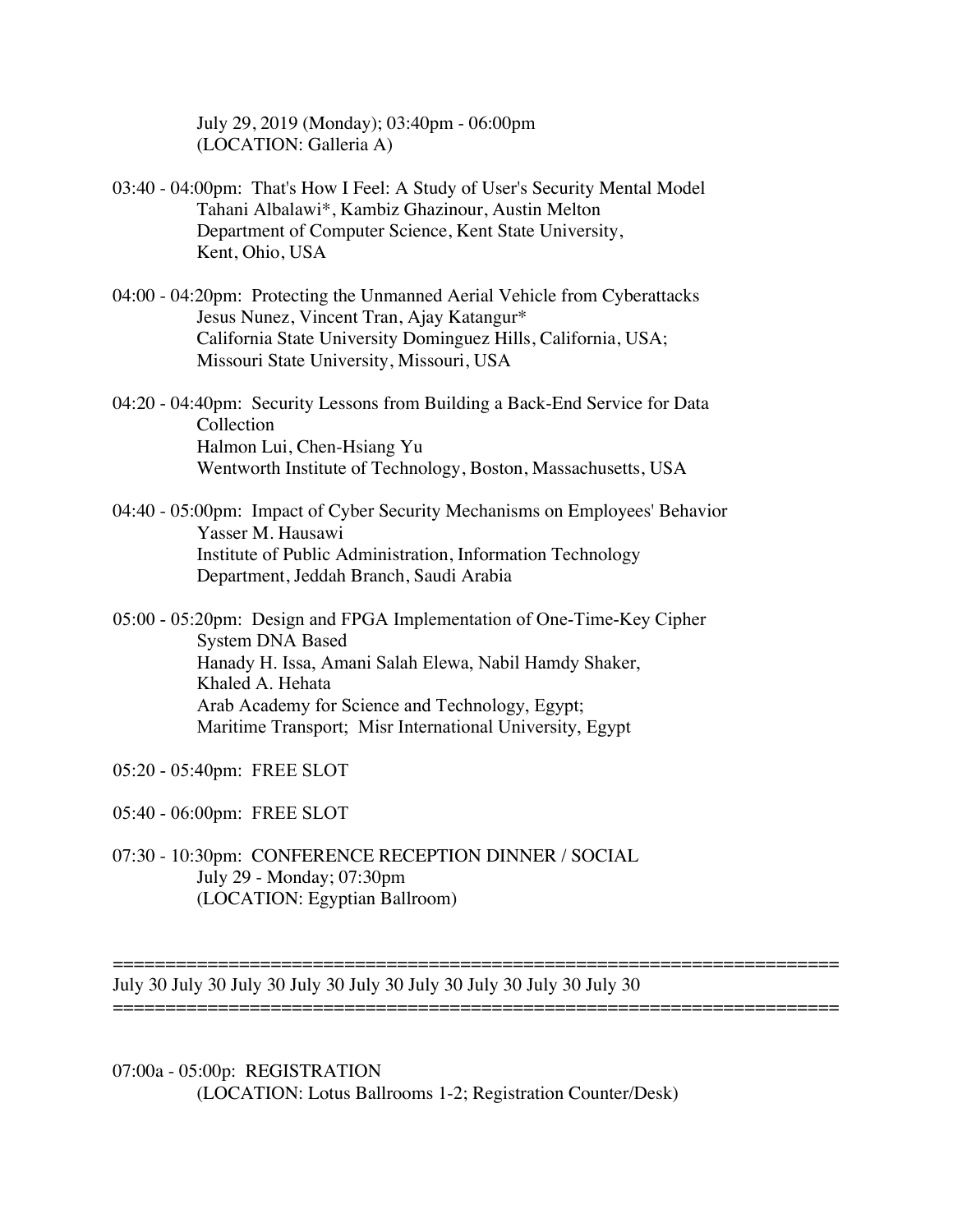SESSION 4-SAM: SECURITY MANAGEMENT + COMPUTER SECURITY Chair: Professor Stefan Pickl, University of the Federal Armed Forces Munich, Germany July 30, 2019 (Tuesday); 08:20am - 10:20am (LOCATION: Galleria A)

08:20 - 08:40am: Toward a Quantum Resistant SecretMatchTM Privacy Enhanced Technology - A Case Study Dwight Horne\*, Suku Nair AT&T Center for Virtualization at SMU, Southern Methodist University, Dallas, Texas, USA

- 08:40 09:00am: Smart Voting Keys to e-Democracy Andrew Wolfe, Arnold J. Sze, Yared Beyene University of Washington, Tacoma, Washington, USA
- 09:00 09:20am: VKE: A Visual Analytics Tool for Cyber Security Data Antonio Gonzalez-Torres, Vetria L. Byrd, Paul Parsons ULACIT, Costa Rica; Purdue University, Indiana, USA
- 09:20 09:40am: Identity Management using Blockchain Gokay Saldamli, Sohil Sanjay Mehta, Pranjali Sanjay Raje, Madhuri Shiva Kumar, Sumedh Sunil Deshpande San Jose State University, California, USA
- 09:40 10:00am: Increasing the Robustness of Deep Learning with Colored Noise Augmentation Jules Chenou, George Hsieh, Tonya L. Fields Computer Science, Norfolk State University, Norfolk, Virginia, USA
- 10:00 - 10:20am: Novel Extended Federated Authentication and Authorization Framework Edward Rajah, Mathias Fonkam, Narasimha Rao Vajjhala American University of Nigeria, Nigeria

10:20 - 10:40am: BREAK

10:40 - 12:20pm: During this period, SAM'19 attendees are encouraged to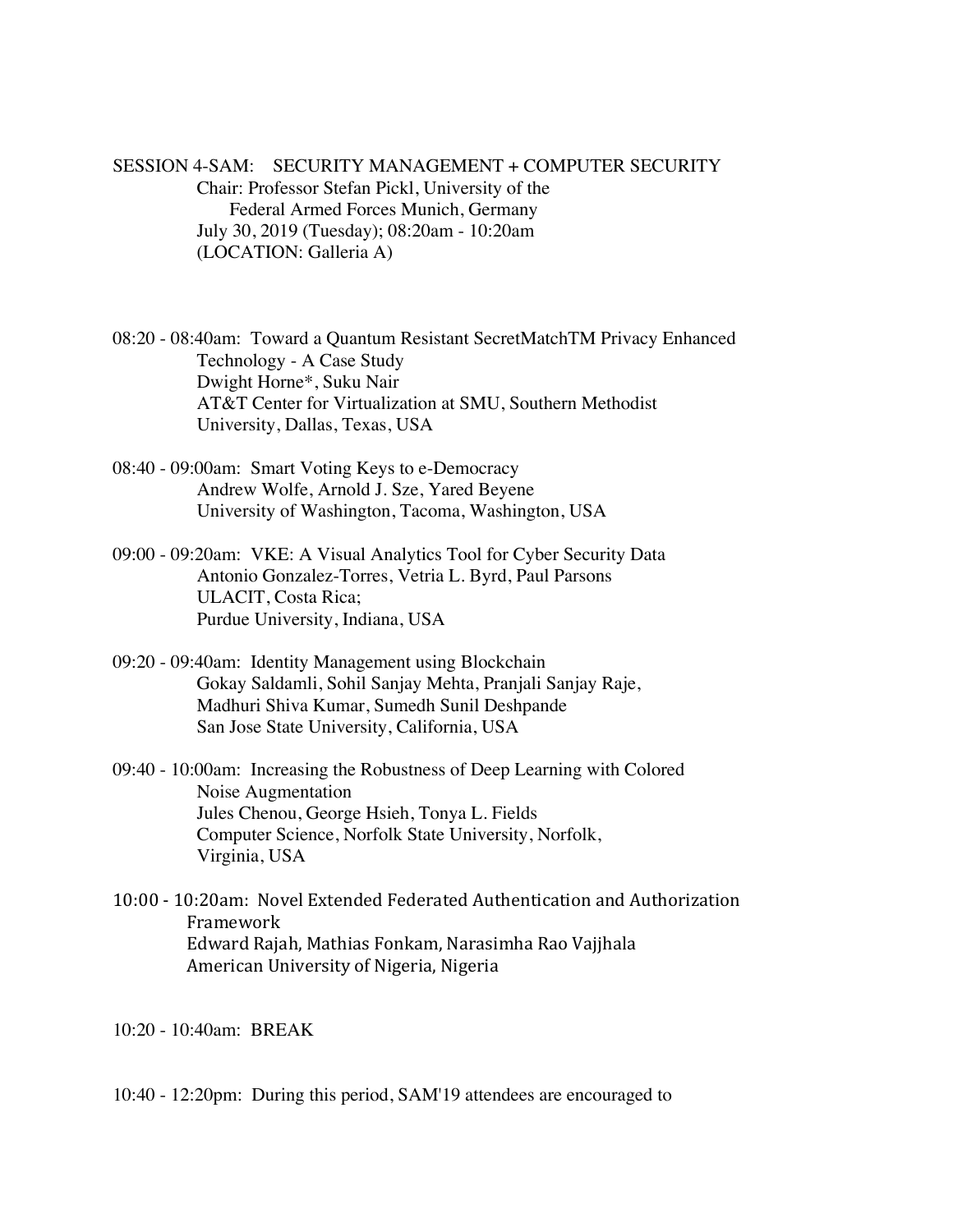participate in sessions belonging to EEE (e-Learning, e-Business, Enterprise Information Systems, & e-Government), FECS (Education), HIMS (Health Informatics), ICAI (Artificial Intelligence), ICOMP (Internet Computing & IoT), ICWN (Wireless Networks), IKE (Knowledge Engineering), IPCV (Computer Vision), PDPTA (Parallel & Distributed Processing), or SERP (Software Engineering) conferences. These sessions discuss topics that may be of interest to SAM'19 attendees.

12:20 - 01:20pm: LUNCH (On Your Own)

#### SESSION 5-SAM: KEYNOTE SPEECH:

 PRESCRIPTIVE ANALYTICS IN INFRASTRUCTURE SECURITY: FROM REHSTRAIN TO THE ERA OF QUANTUM ADVANTAGE Keynote Speaker: Dr. Maximilian Moll, University of the Federal Armed Forces Munich, Germany July 30, 2019 (Tuesday); 01:30pm - 03:00pm (LOCATION: Galleria A)

03:00 - 03:40pm: POSTER DISCUSSION SESSION B-SAM July 30, 2019 (Tuesday) (LOCATION: Lotus Ballrooms 1-2)

o. ...

- SESSION 6-SAM: INFORMATION ASSURANCE + BIOMETRICS Chair: Katia Mayfield, Athens State University, USA July 30, 2019 (Tuesday); 03:40am - 06:00pm (LOCATION: Galleria A)
- 03:40 04:00pm: Probabilistic Classification for Industrial Cyber Risk Using Deep Neural Network Xichen Zhang, Arash Habibi Lashkari, Nasim Maleki, Joseph F. Mudge, Ali A. Ghorbani Canadian Institute for Cybersecurity, University of New Brunswick, Canada; The Co-operators General Insurance Company, Canada

04:00 - 04:20pm: Vehicle Routing Optimization for Humanitarian Logistics in Disaster Recovery: A Survey Wadi Khalid Anuar, Maximilian Moll, Lai Soon Lee, Stefan Pickl, Hsin-Vonn Seow University Utara Malaysia, Malaysia; University Putra Malaysia,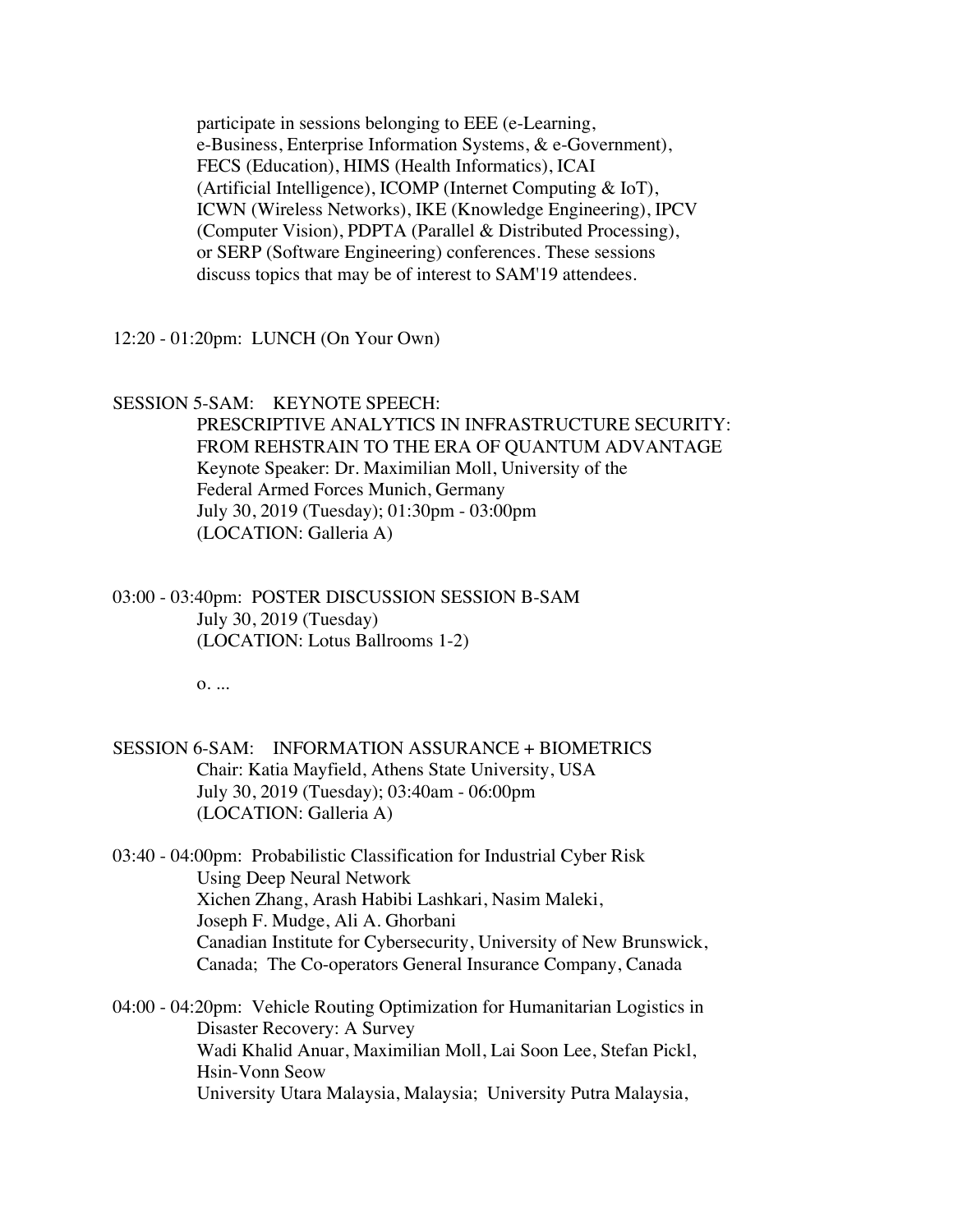Malaysia; University of Nottingham Malaysia, Malaysia; Universitat der Bundeswehr Munchen, Germany

04:20 - 04:40pm: Component Selection Process in Assembling Cyberattack Simulation Models K. Mayfield\*, M. Petty, T. Whitaker, A. Cantrell, S. Hice, J. McClendon, P. Reyes Department of Mathematical, Computing, and Natural Sciences, Athens State University, Alabama, USA; Department of Computer Science, The University of Alabama in Huntsville, Alabama, USA; College of Computing and Technology, Lipscomb University, Nashville, Tennessee, USA

04:40 - 05:00pm: Feature-level Data Fusion for Biometric Mobile Applications: A Case Study Sorin Soviany, Cristina Soviany, Sorin Puscoci I.N.S.C.C., Romania; Features Analytics, Belgium

- 05:00 05:20pm: Attribute Stream-Based Access Control (ASBAC) Functional Architecture and Patterns Dominic Heutelbeck Forschungsinstitut fur Telekommunikation und Kooperation, Germany
- 05:20 05:40pm: A Survey of Layered Approach to Threats and Countermeasures Dina S. Bujud, Ahmed S. AlGhamdi, Malik Najmus Saqib Department of Information Technology, Marymount University, Arlington, Virginia, USA; College of Computer Science and Engineering, University of Jeddah, Saudi Arabia

=================================

05:40 - 06:00pm: FREE SLOT

July 31 July 31 July 31 July 31 July 31 July 31 July 31 July 31 July 31

07:00a - 05:00p: REGISTRATION (LOCATION: Lotus Ballrooms 1-2; Registration Counter/Desk)

=====================================================================

SESSION 7-SAM: CRYPTOGRAPHIC TECHNOLOGIES I Chair: Dr. Jacques Bou Abdo Notre Dame University, Lebanon July 31, 2019 (Wednesday); 08:20am - 10:20am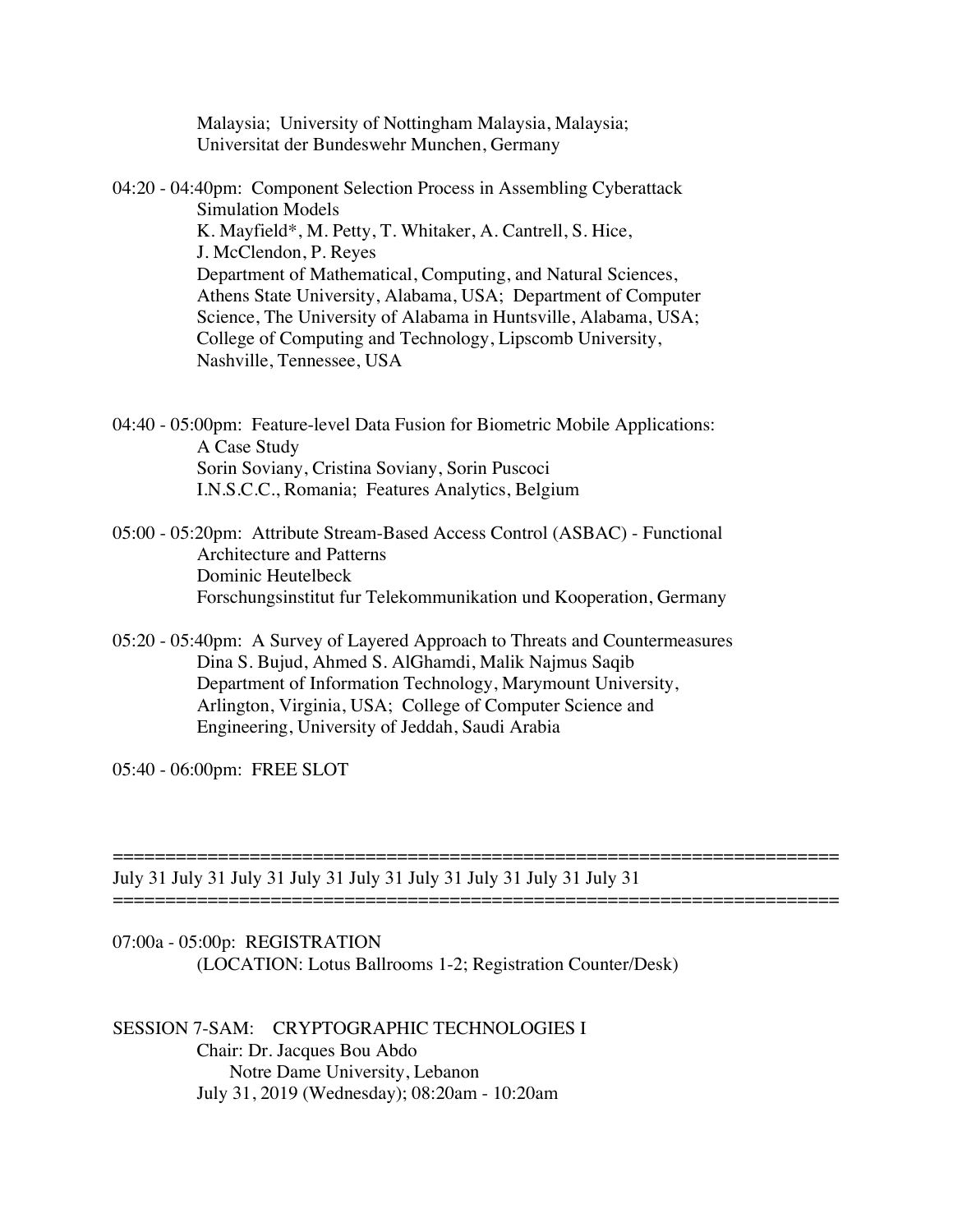(LOCATION: Galleria A)

- 08:20 08:40am: A Generic Mobile Application for Network Security Testbeds Medha Pujari, Jhaghapratha Narayanamoorthy, Weiqing Sun\*, Farha Jahan, Bill McCreary, Quamar Niyaz, Vijaya K. Devabhaktuni University of Toledo, Toledo, Ohio, USA; Purdue University Northwest, Indiana, USA
- 08:40 09:00am: An Efficient Private Matching and Set Intersection Protocol: Implementation PM-Malicious Server G. Saldamli, L. Ertaul, K. Dholakia, U. Sanikommu San Jose State University, California, USA; California State University, East Bay, California, USA
- 09:00 09:20am: Formalization of Security Requirements and Attack Models for Cryptographic Hash Functions in ProVerif Togo Yoshimura, Kenichi Arai, Hiroyuki Okazaki, Yuichi Futa Shinshu University, Japan; Nagasaki University, Japan; Tokyo University of Technology, Japan
- 09:20 09:40am: Chaining JSON Blocks for Secure Transmission of Mobile Data Block Sequences John Yoon Mercy College, New York, USA
- 09:40 10:00am: Blockchain Based IoT Node Authentication in WSNs Sunghyuck Hong Division of ICT, Baekseok University, Republic of Korea
- 10:00 10:20am: Algorithm for a Time Efficient Calculation of the Statistical Distribution of Primes Aykan Inan University of Applied Sciences Ravensburg-Weingarten, Germany
- 10:20 10:40pm: BREAK
- 10:40 12:20pm: During this period, SAM'19 attendees are encouraged to participate in sessions belonging to EEE (e-Learning, e-Business, Enterprise Information Systems, & e-Government), FECS (Education), HIMS (Health Informatics), ICAI (Artificial Intelligence), ICOMP (Internet Computing & IoT), ICWN (Wireless Networks), IKE (Knowledge Engineering), IPCV (Computer Vision), PDPTA (Parallel & Distributed Processing), or SERP (Software Engineering) conferences. These sessions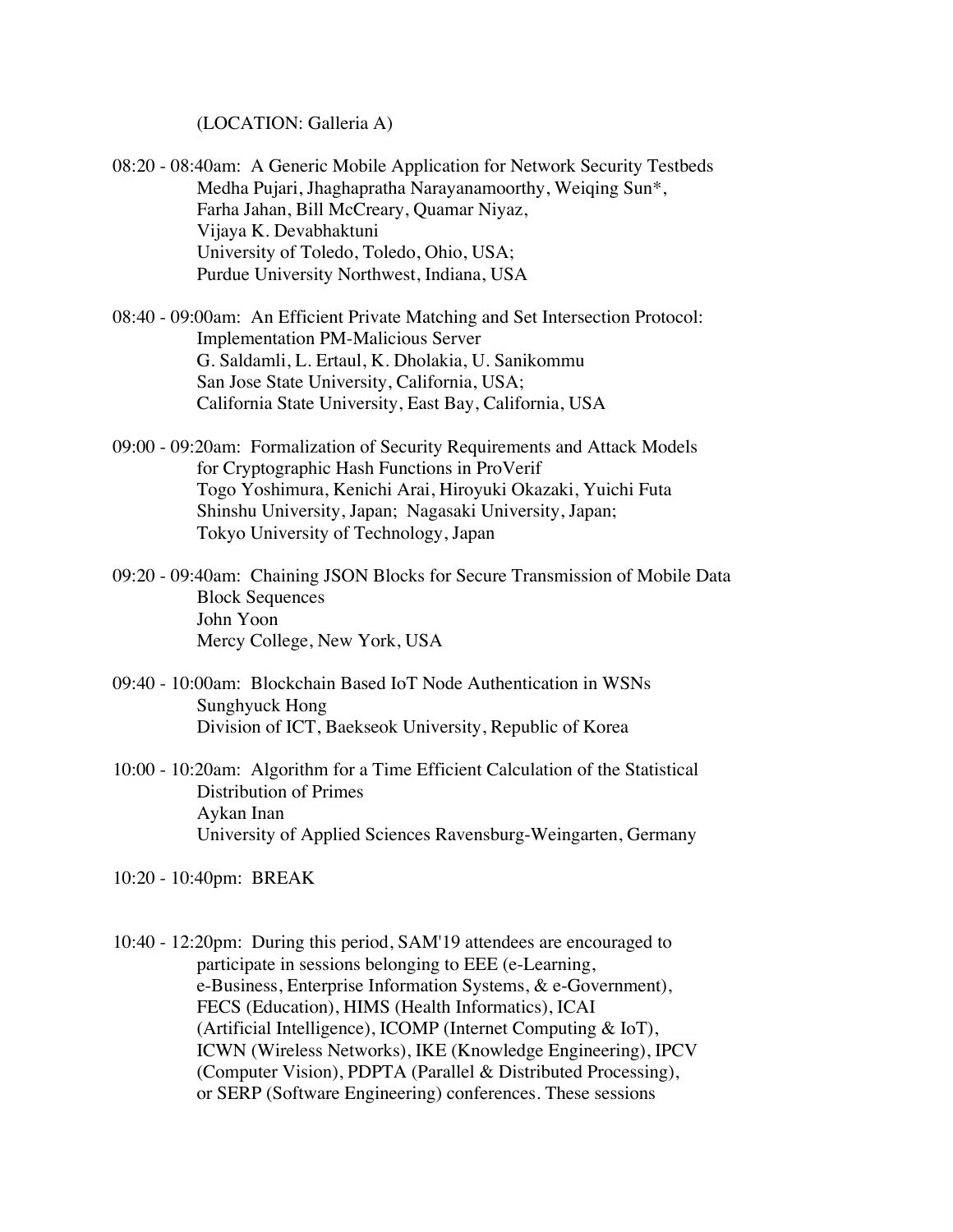discuss topics that may be of interest to SAM'19 attendees.

### 12:20 - 01:20pm: LUNCH (On Your Own)

#### SESSION 8-SAM: KEYNOTE SPEECH:

 IRIS INTELLIGENT REACH BACK INFORMATION SYSTEMS: FROM REHSTRAIN to SANCTUM - A NEW SECURITY ARCHITECTURE Keynote Speaker: Professor Stefan Wolfgang Pickl, Board Member, German Committee for Disaster Reduction (DKKV); Chair, Operations Research and Director of the Core Competence Center for Operations Research (COMTESSA) July 31, 2019 (Wednesday); 01:20am - 03:00pm (LOCATION: Galleria A)

03:00 - 03:40pm: POSTER DISCUSSION SESSION C-SAM July 31, 2019 (Wednesday) (LOCATION: Lotus Ballrooms 1-2)

o. ...

SESSION 9-SAM: COMPUTER SECURITY + SECURITY APPLICATIONS Chair: Dr. Krishna Kambhampaty, North Dakota State University, North Dakota, USA July 31, 2019 (Tuesday); 03:40am - 06:00pm (LOCATION: Galleria A)

03:40 - 04:00pm: Android-App-Dissection on the Wandboard - Evolving the Platform Into an One-Button-Solution Heiner Winkler, Christopher Lenk, Philipp Engler, Dirk Pawlaszczyk, Christian Hummert Computer Engineering / Digital Forensics Group, Hochschule Mittweida - University of Applied Sciences, Mittweida, Germany; ZITiS - Central Office for Information Technology in the Security Sphere, Munich, Germany

- 04:00 04:20pm: Cross-Platform Malware: Study of the Forthcoming Hazard Adaptation and Behavior Bassam Zahran\*, Stacy Nicholson, Aisha Ali-Gombe CIS Department, Towson University, Maryland, USA
- 04:20 04:40pm: GPU-Accelerated Randomized Newton Method for Fast Training Malicious Web Site Classifier Yuechao Lu\*, Boqi Gao, Fumihiko Ino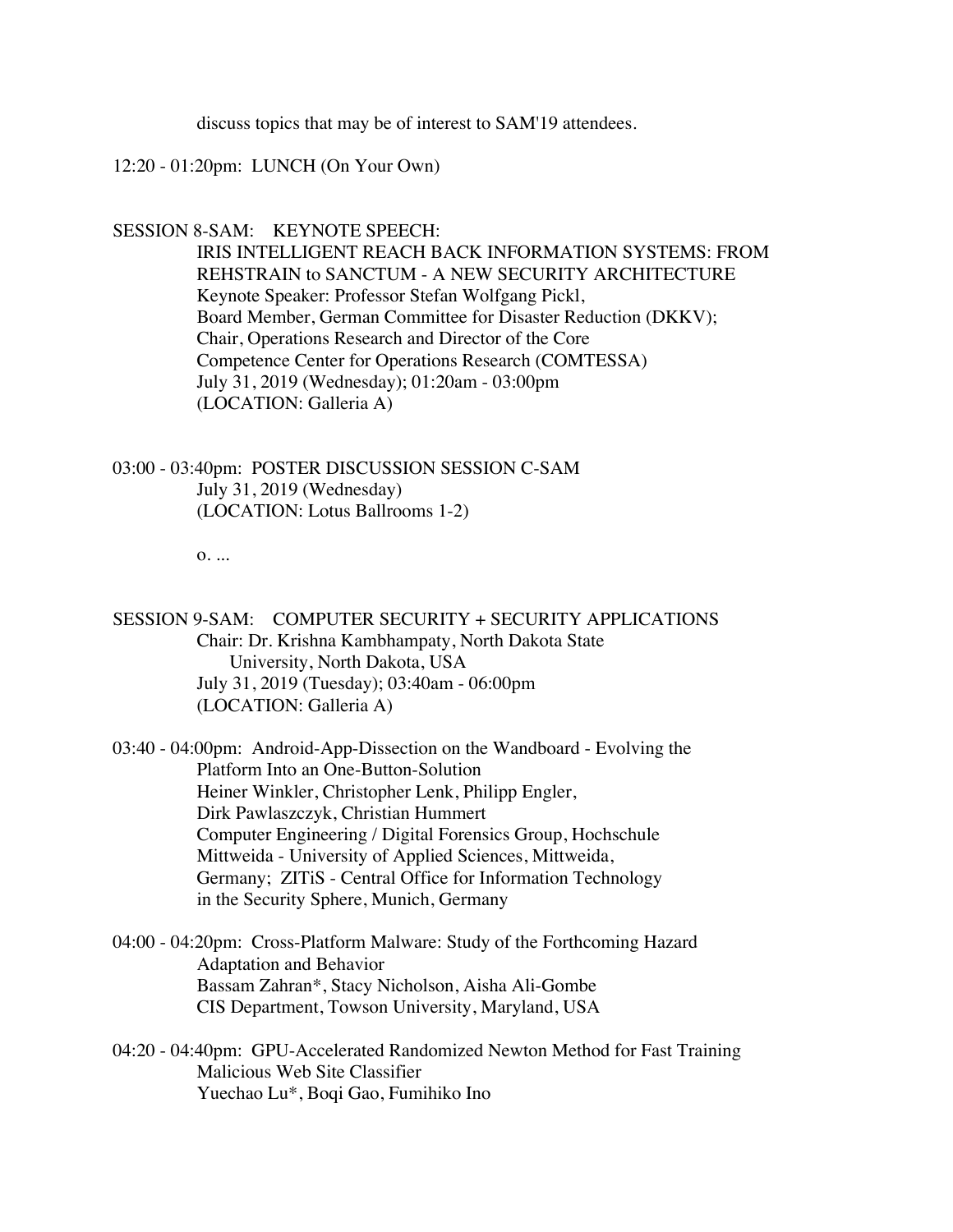Graduate School of Information Science and Technology, Osaka University, Japan

- 04:40 05:00pm: A Novel Approach to Identify Confidential Data in Data Leakage Prevention Systems Wei-Zi Wu, Bo-Chao Cheng\* Department of Communications Engineering, National Chung-Cheng University, Taiwan
- 05:00 05:20pm: Fundamental Defensive Programming Practices with Secure Coding Modules Jeong Yang\*, Akhtar Lodgher Computing and Cyber Security, Texas A&M University, San Antonio, Texas, USA
- 05:20 05:40pm: Identifying Insider and Masquerade attackers in Cloud Computing and IoT Devices Krishna Kambhampaty, Kendall E. Nygard\* Department of Computer Science, North Dakota State University, North Dakota, USA

05:40 - 06:00pm: FREE SLOT

August 1 August 1 August 1 August 1 August 1 August 1 August 1 August 1

=====================================================================

=====================================================================

- 07:00a 05:00p: REGISTRATION (LOCATION: Lotus Ballrooms 1-2; Registration Counter/Desk)
- SESSION 10-SAM: CRYPTOGRAPHIC TECHNOLOGIES I Chair: TBD August 1, 2019 (Thursday); 08:20am - 10:20am (LOCATION: Galleria A)
- 08:20 08:40am: TBA (Late Breaking Papers)
- 08:40 09:00am: TBA (Late Breaking Papers)
- 09:00 09:20am: TBA (Late Breaking Papers)
- 09:20 09:40am: TBA (Late Breaking Papers)